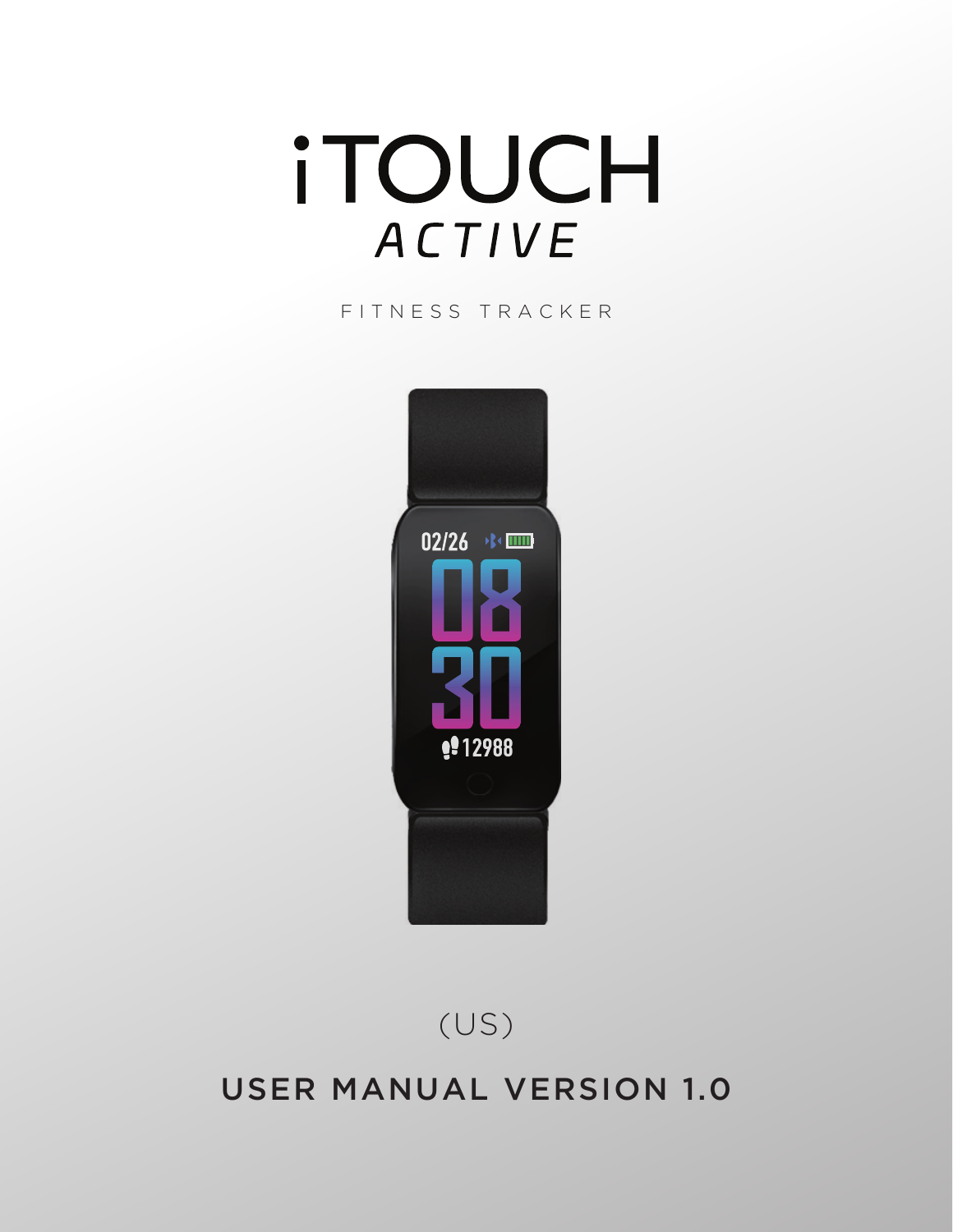| <b>Getting Started</b>                     | 3  |
|--------------------------------------------|----|
| What's in the box?                         | 3  |
| Charging Your iTOUCH Active                | 3  |
| <b>Setting up ITOUCH Active</b>            | 4  |
| Download iTOUCH Wearables App              | 4  |
| Connecting, Syncing & Pairing              | 4  |
| Powering On/Off                            | 4  |
| <b>Basics</b>                              | 5  |
| Navigating iTOUCH Active                   | 5  |
| <b>Motion Gesture</b>                      | 5  |
| Changing Watch Faces                       | 5  |
| Navigation Tips                            | 6  |
| <b>Apps and Features</b>                   | 6  |
| Timekeeping                                | 6  |
| Notifications & Messaging                  | 7  |
| <b>Activity Tracking &amp; Sleep</b>       |    |
| Sedentary Reminder                         | 8  |
| Sleep Monitor                              | 8  |
| <b>Heart Rate Monitor</b>                  | 8  |
| Fitness & Exercising                       | 9  |
| <b>Connected GPS</b>                       | 10 |
| Camera & Music Remote                      | 10 |
| <b>Additional Features</b>                 | 11 |
| <b>Updating, Restarting, &amp; Erasing</b> | 12 |
| <b>Wear &amp; Care</b>                     | 12 |
| <b>Regulations and Safety Notices</b>      | 13 |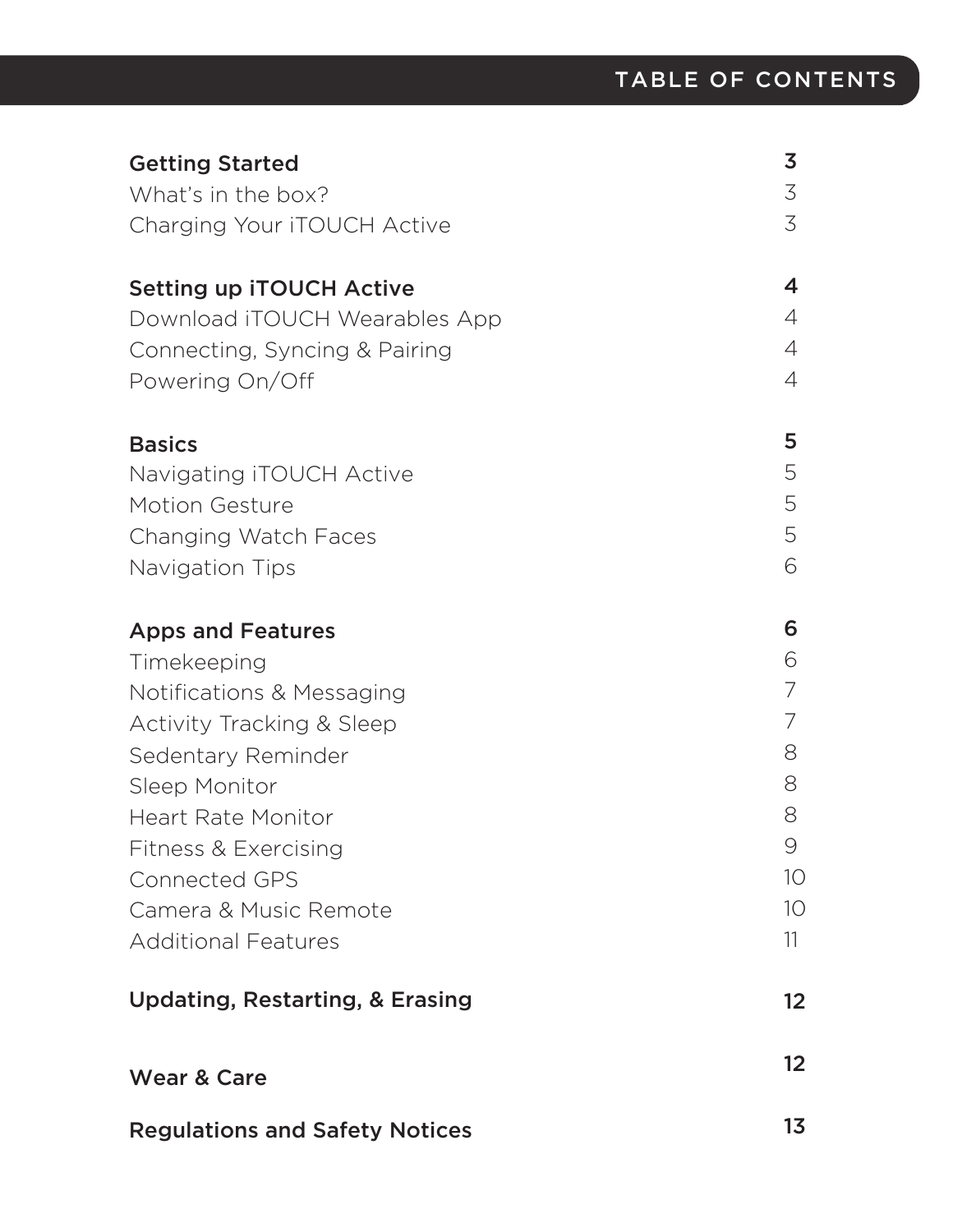# iTouch Active User Guide:

Everything you need to know about the iTouch Active.

# What's in the box?

Your iTouch Active box includes:

- iTouch Active (Color and material vary)
- Clamp Charging Cable

*The interchangeable straps on the iTouch Active come in a variety of colors and materials. Additional straps for the iTouch Active are sold separately.*



# Charge Your Fitness Tracker

A fully charged ITOUCH Active has an extended battery life of up to 7 - 10 days (standby time). *Battery life and charge cycles vary based on usage.*

- 1. Plug the charging cable into the USB port on your computer or a UL-certified USB wall charger. We recommend using the USB port on your computer.
- 2. Insert the iTouch Active into the appropriate charging cable section. A charging screen appears on the screen to indicate that your iTouch Active is charging.

*Note*: Your iTouch Active takes about 1-2 hours to fully charge.

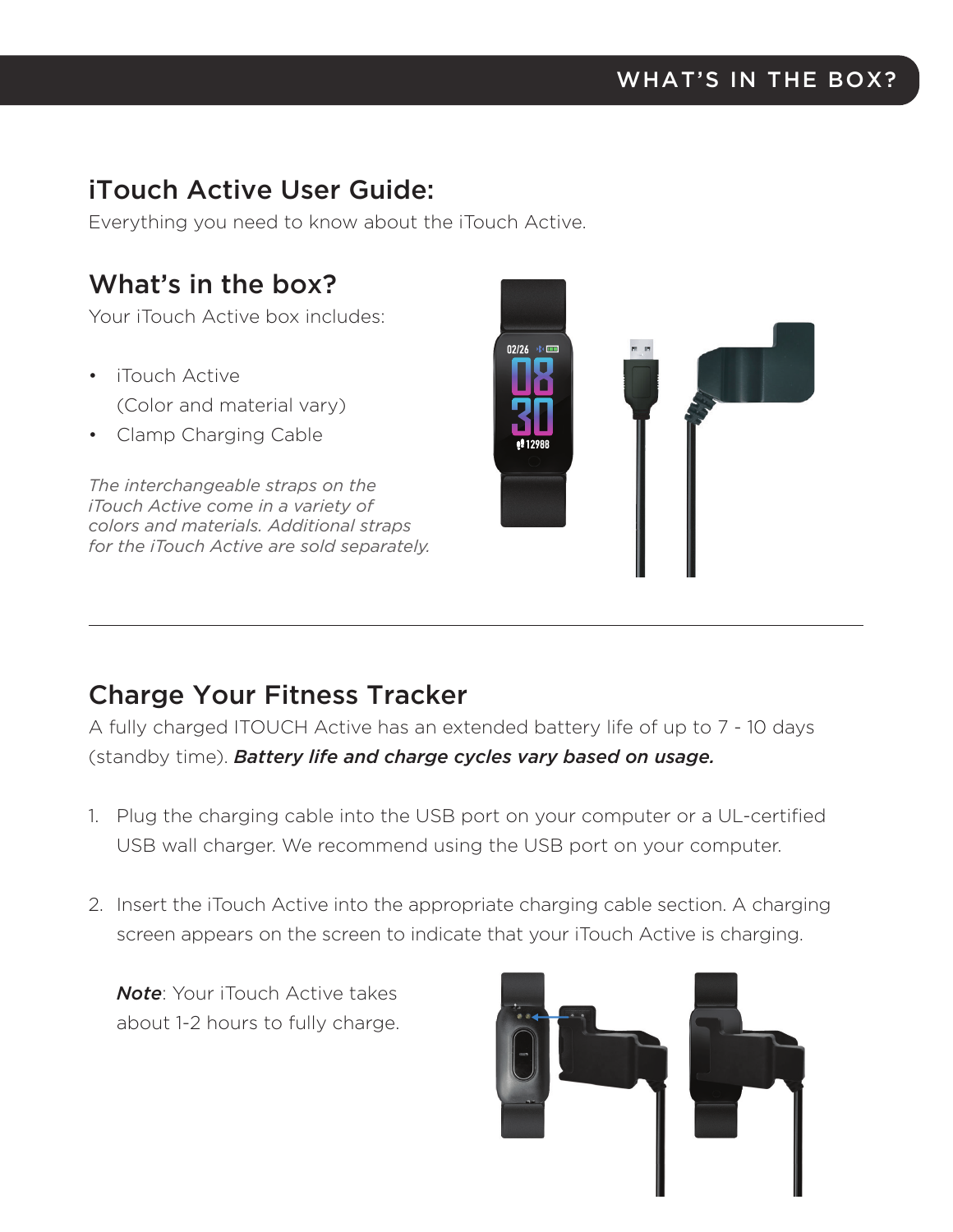## SET UP YOUR FITNESS TRACKER

The free iTouch Wearables App is compatible with most iPhones and Android Phones. A smartphone is required for call, text, and smartphone app notifications.

## To get started:

**1.** Find the iTOUCH Wearables app in one of the locations below, depending on your smart device

- Apple App Store for iPhones
- Google Play Store for Android Phones

**2.** Download and install the iTOUCH Wearables App



#### YOUR ITOUCH ACTIVE WILL ONLY WORK WITH THE ITOUCH WEARABLES APP SHOWN ABOVE.



For more information, manuals or application information,

please visit the Help Center at www.iTouchWearables.com

The app will ask for permissions once installed and your account has been set up (New Users). We highly encourage the user to allow all notifications & pairing access to their smartphones for complete functionality. For Android users, you will also have to allow the ITOUCH Wearables App to access notifications in your phone's native settings once your account has been completely set-up.

**3.** Once the app is installed, open it to create an account, following the on-screen prompts to help you get set-up. For accurate results, please enter correct information when creating your account. Then, once your account is set-up, the application will help you connect to your device (We highly encourage the user to allow all notifications & pairing access to their smartphones.)

**4.** To connect & sync your fitness tracker to your device, please follow the on screen instructions while setting up your account.

#### Power On & Off

- Tap and hold the one-touch button on your iTouch Active Fitness Tracker for 5 seconds until you see the ITOUCH Active logo appear on the watch screen, indicating the watch has powered on.
- Tap on the one-touch button until you arrive on the **Settings** screen. Tap and hold the one-touch button on the '**Settings**' screen and you will be taken to the settings section of your iTouch Active. Continue to tap on the one-touch button until you see the **Power Off Icon** . Tap and hold the one-touch button on this screen to fully power off your device.

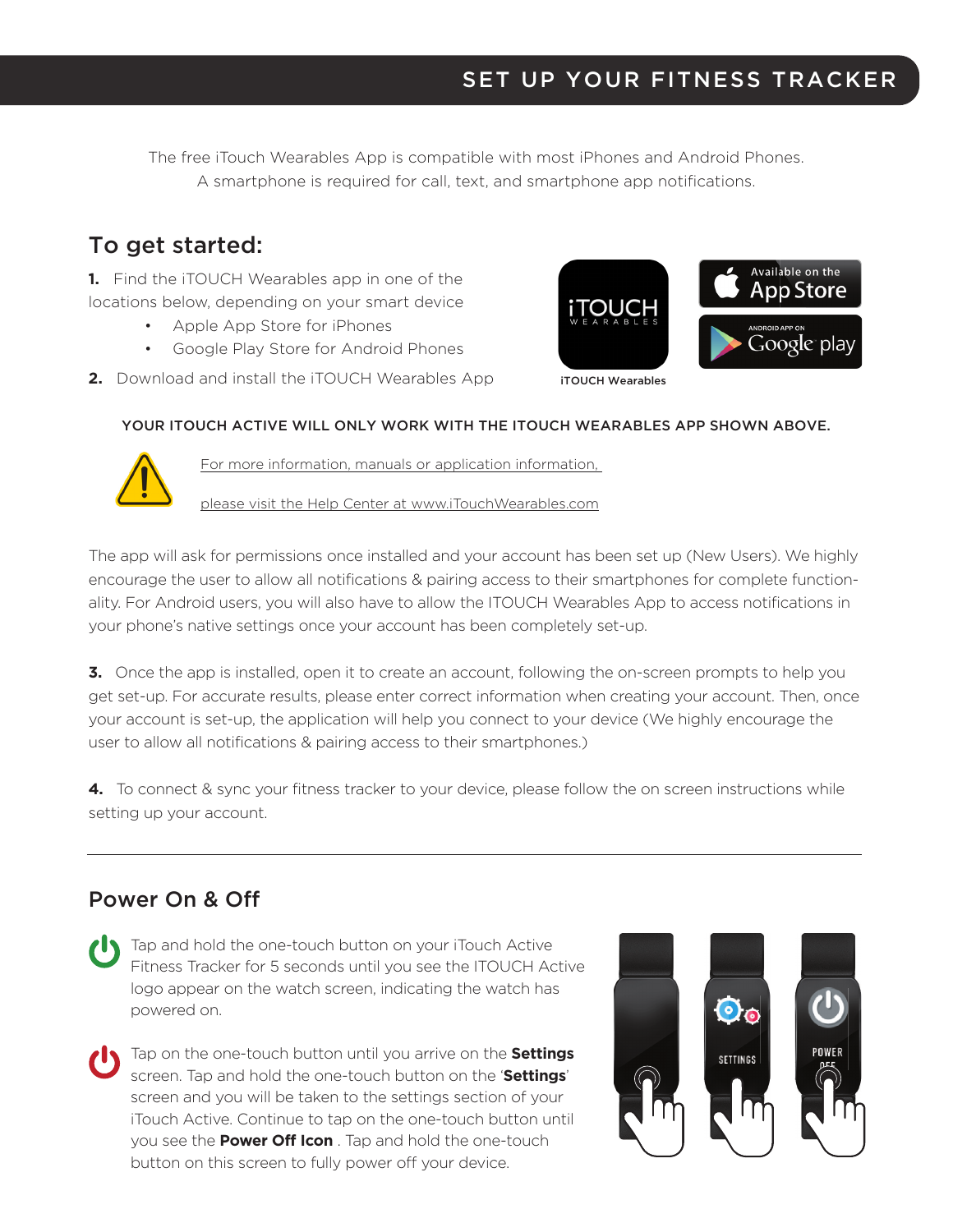Learn how to best navigate your iTouch Active.

#### Motion Gesture

Allows you to rotate your wrist to turn on your watch screen. Tap the 'Menu' located on the top left of the home screen. Then tap on 'Settings'. From here tap on, 'Motion Gesture', to access this function and set it up. You can control the time in which this feature is active throughout the day. If you want this feature to always be on, set the time constraints to be 12:00AM to 12:00AM. **Using this feature will consume more battery.**

## Changing Watch Faces

Personalize your watch with our built-in watch faces to show-case your favorite ITOUCH Active time-keeping features. The iTOUCH Active comes with 3 interchangeable watch faces.



#### **Change your watch face from the ITOUCH Wearables App:**

In the iTouch Wearables App, from the Watch Faces page (found in the settings menu in-app), tap on any of the three watch faces available to update the watch face on your iTouch Active fitness tracker.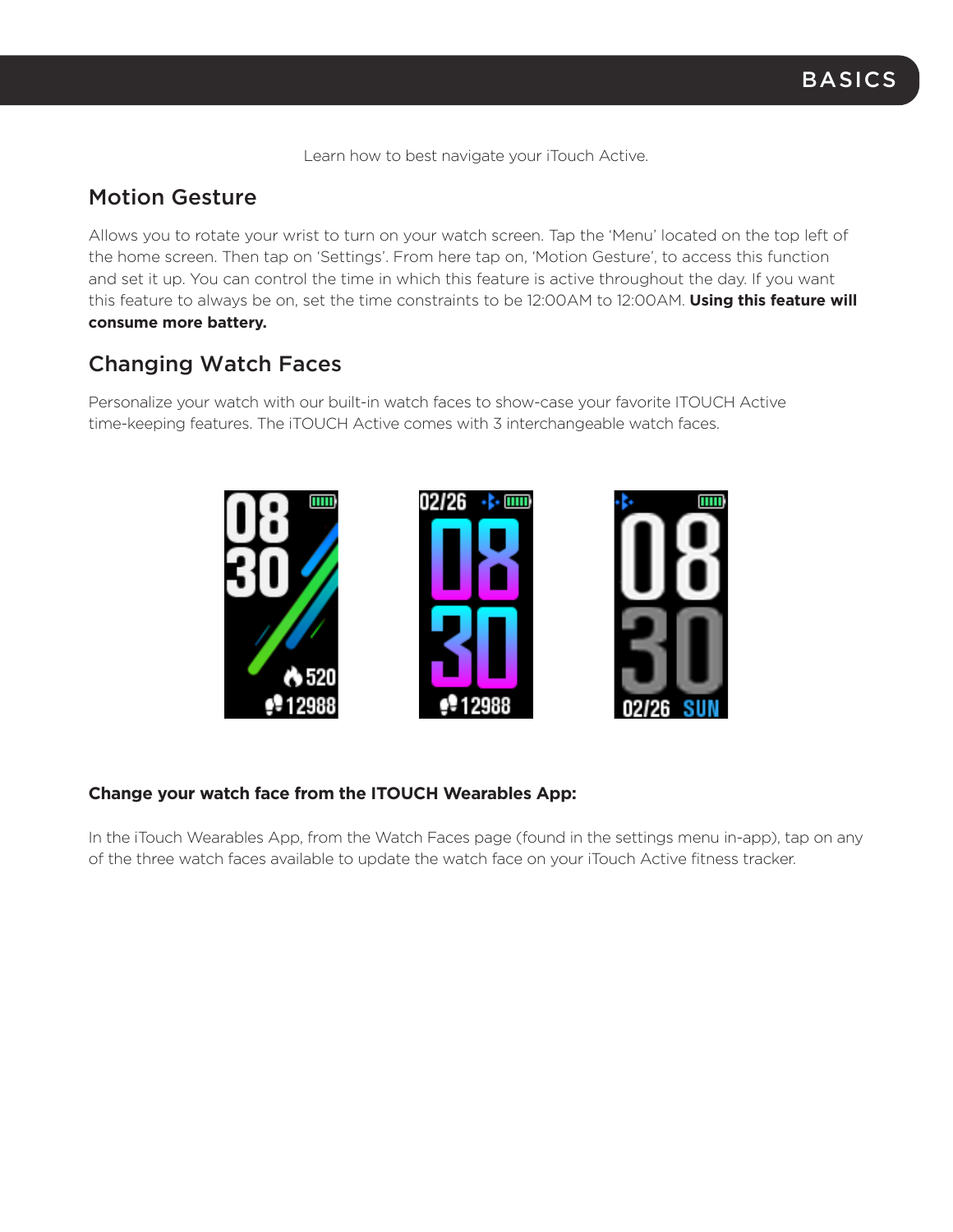#### NAVIGATION TIPS & FEATURES

#### BASIC NAVIGATION TIPS

Your iTOUCH Active is a one-touch device, you can interact with your device by tapping the one-touch button to navigate through the iTouch Active. To activate a feature on your device or to enter certain sections on your device (I.E Settings), simply tap and hold the one-touch button. Your device will vibrate once you enter or activate a feature as well.

Here are a few basics to help you get started:

**Exiting a section or app on watch:** To exit an area you're in on the watch, tap on the one-touch button until you see a back button icon. Tap and hold the one-touch button on this icon to exit a section on the watch.



**Haptic Feedback Control:** Your watch vibrates to alert you of any notifications or reminders you need. But sometimes if you don't want the vibration, it can become a bother. That's why you can control if you want vibration on or off for your watch. To turn off vibration on your watch, tap on the one-touch button until you land on the **Settings** icon. Tap and hold on the one-touch button to enter this section and navigate to the **Do Not Disturb** icon. Tap and hold on this icon to turn off vibrations. **You can turn this off and off as you like but it takes 5 minutes once the feature has been activated to begin working**. Shutting off vibration will also provide an even longer battery life.

**MAC ID Address:** Each iTouch Active has a unique ID that can be found on the device. This MAC ID can help you connect your watch to the iTOUCH Wearables app and ensure you're connecting the correct watch to the app. To find this ID on your iTouch Active, simply tap and hold on the one-touch button on the main clock face of your device for 5 seconds. On this screen, you will also see you battery level and you'll see a Bluetooth icon (if you are connected to the iTOUCH Wearbles App).

#### TIMEKEEPING



**Alarms:** Alarms vibrate to alert you at a time you have set. Set up to three alarms to occur once or on multiple days of the week via the ITOUCH Wearables App. To set an alarm, open the iTouch Wearables App, tap menu and head to settings. Tap on Alarms and then begin setting your alarms for the day and week.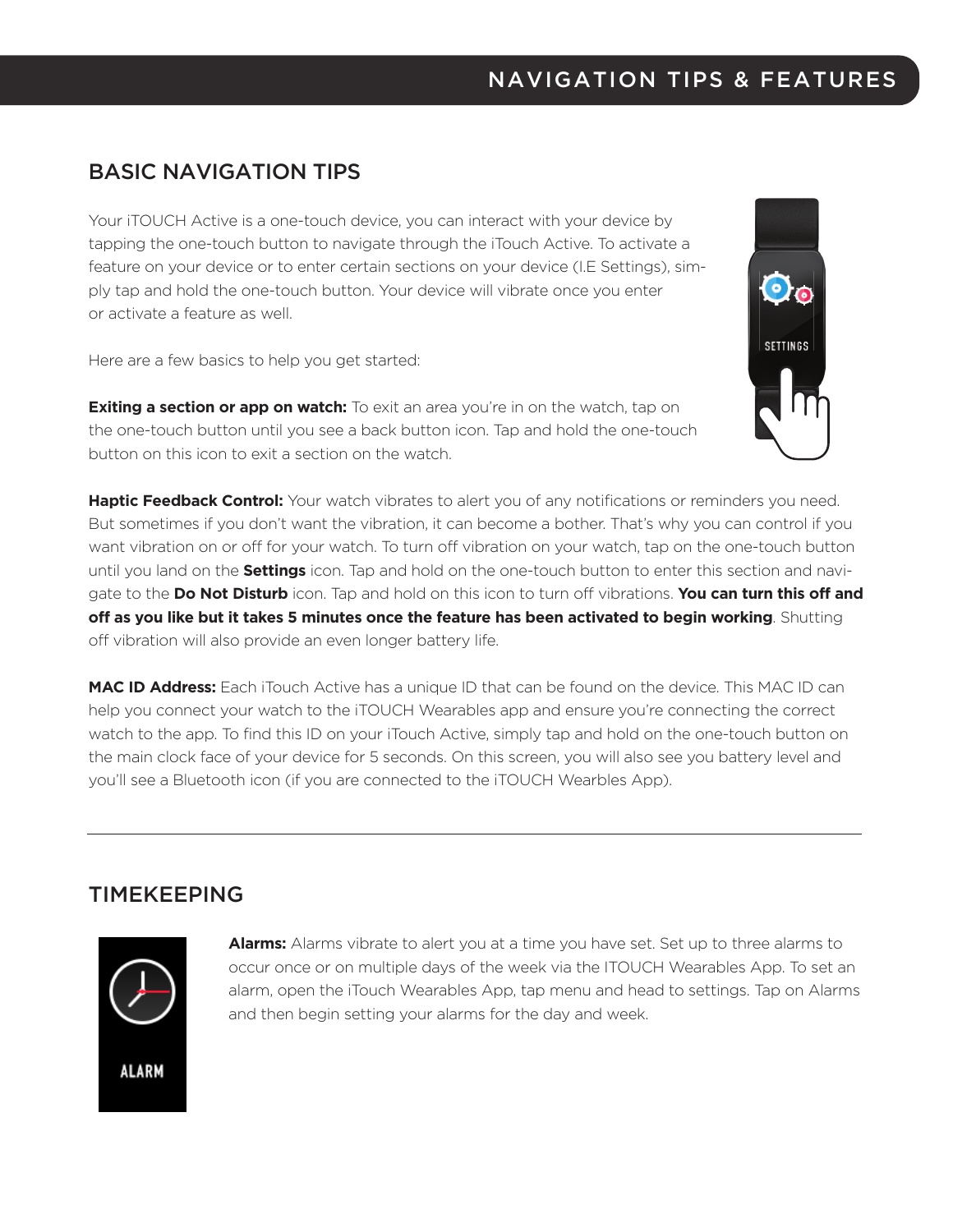#### NOTIFICATIONS & MESSAGING

M

The iTOUCH Active can display call, text, social media, and app notifications from your smartphone to keep you informed. The iTOUCH Active and phone device must be within Bluetooth range of each other to receive such notifications.



**Set Up Notifications:** Check that the Bluetooth on your phone is on and that your phone can receive notifications (often under **Settings > Notifications**). Then set up notifications:

**1.** In the ITOUCH Wearables App, tap the 'Menu' icon and tap settings then, go to **Watch Notifications.**

**2.** From **Watch Notifications**, you may select the notifications you wish to receive on your Fitness tracker. **Note:** Notification permissions differ between iOS and Android users.

**Viewing Incoming Notifications:** When your ITOUCH Active and smartphone are within range, notifi- cations cause the Active to vibrate. If you don't read the notification when it arrives, you can check it later by navigating to **Messages** on your Active. To view unopened messages and notifications on your ITOUCH Active, tap on the one-touch button until you see the **Messages** icon, tap and hold the one-touch button to reveal the Messages screen. Tap on the one-touch button to navigate through the messages received on your iTOUCH Active any message found in this section to reveal more information about it. To exit the messages section, tap on the one-touch button until you have read all messages and the device will return to the main messages screen.

**Manage Notifications:** ITouch Active stores up to 5 notifications, after which the oldest are replaced as you receive new ones.

**Turn off Notifications:** Turn off all or certain notifications with the ITOUCH Wearables App from Watch Notifications in the settings menu. You can also mute all notifications by turning on **Do Not Disturb** mode, mentioned above in Basic Navigation Tips.

**\*Note for Android Users\*** *The 'Other' function was created to help provide support for notifications you want to receive on your watch that support hasn't been built for directly. However, we strongly recommend that Android users keep this setting off. Android devices display nearly everything in their notification section (screen shots, percentage of charge, when a song is changed or etc). Due to this, while other is on, you will get notifications about these aspects as well.*

## ACTIVITY & SLEEP



iTOUCH Active continuously tracks a variety of stats whenever you wear it. The information is then transferred to the ITOUCH Wearables App every time you sync your Active. We rec- ommend syncing your Active to the app at least once a day.

**See your core stats:** Steps taken, calories burned, and distance covered. Find your complete history and other information automatically detected by your Fitness tracker in the iTouch Wearables App.



**Track Daily Goals:** iTOUCH Active tracks your progress towards daily goals based on the goals you set when first setting up your account. When you reach your goal, the app will send you a push notification that the goal is completed. If a step goal is achieved, your Active will vibrate and show a celebratory badge.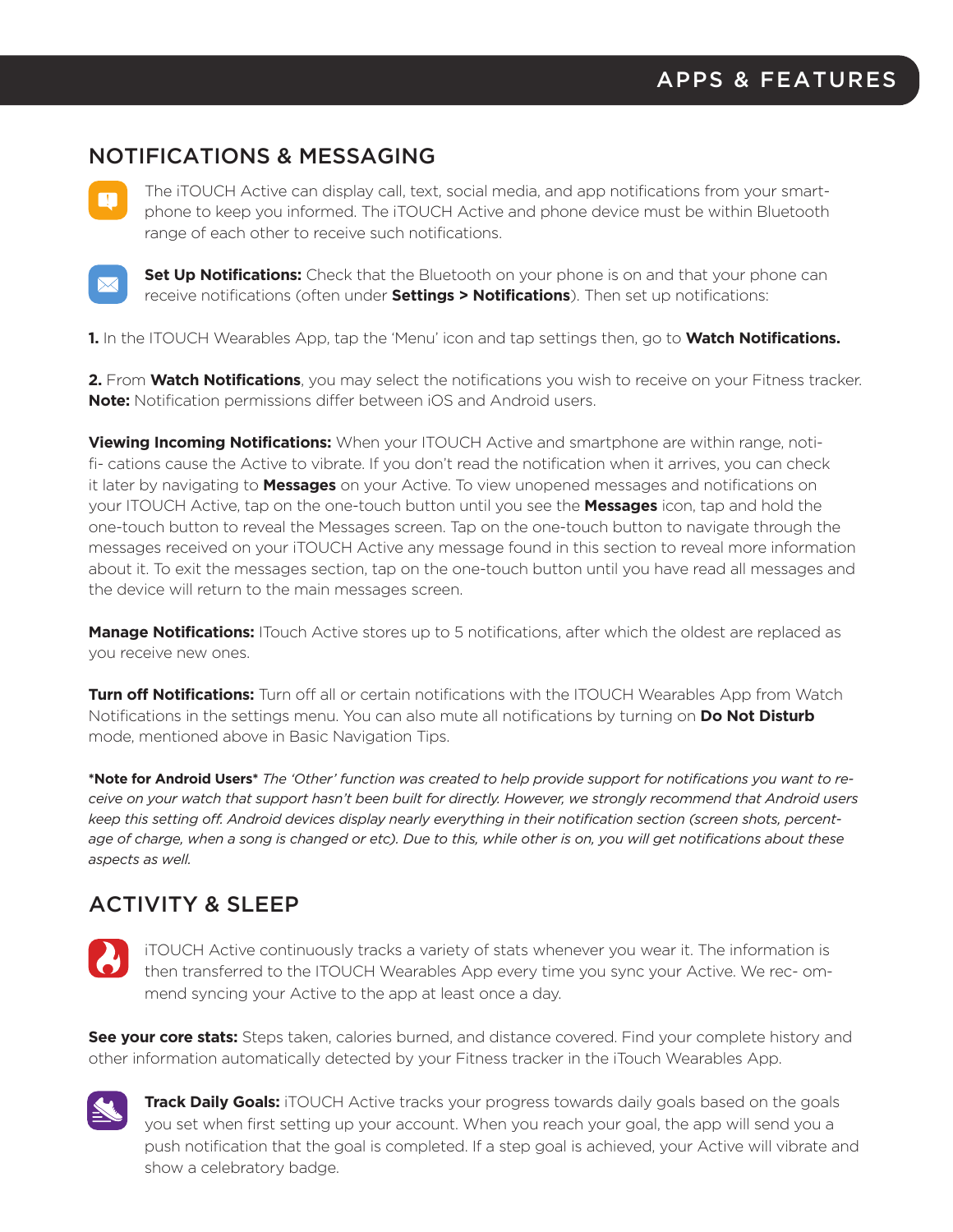#### SEDENTARY REMINDER

Turn on reminders to move in the app to set a sedentary reminder alert. The sedentary  $\mathbf{L}^{\circ}$ reminder can be enabled in the **Settings Menu** by tapping on the 'Reminder To Move' selection. When enabled, this feature is active during the hours of **10:00 AM - 6:00 PM.**

#### TRACK YOUR SLEEP

Your iTouch Active will automatically track your time asleep and sleep stages (deep sleep, light sleep and time spent awake). To see your sleep quality score and stats, sync your fitness tracker when you wake up and check the app.

**Learn about your sleep habits:** ITouch Active tracks several sleep metrics including the amount of sleep you get and provides you with an overall sleep score number for that night. It will track your wake time and your light sleep time, along with deep sleep. In-app, you can tap on the Sleep card on your main home screen to see further details about your sleep history. Tapping on your sleep progress graph will allow you to see even more information by providing you with a 'Sleep Summary' for you to review.

#### HEART RATE

The iTOUCH Active tracks your heartrate throughout the day. To measure and see your real-time heart rate, navigate to the heart rate feature on your Active. Tap and hold on the onetouch button to begin measuring your heart rate. The watch will then vibrate, indicating it is reading your heart rate. Once completed, your watch will vibrate again and display your heart rate measurement.

**Continuous Heart Rate:** Your device also supports 24/7 heart rate detection. To activate this feature, navigate to settings in the app and tap on **Continuous Heart Rate Detection** to toggle it on and off. While this feature is active, your Active will continuously record your heart rate every 30 minutes through-out the day. This data will automatically sync with your app when your ITOUCH Active is within Bluetooth range of your smartphone. When continuous heart rate detection is turned on, your sleep statistics are more accurate. To preserve the iTOUCH Active battery life, turn off continuous heart rate detection.



 The heart rate monitor is not for medical use. If you're having issues with your heart rate measurements, please consult a doctor immediately.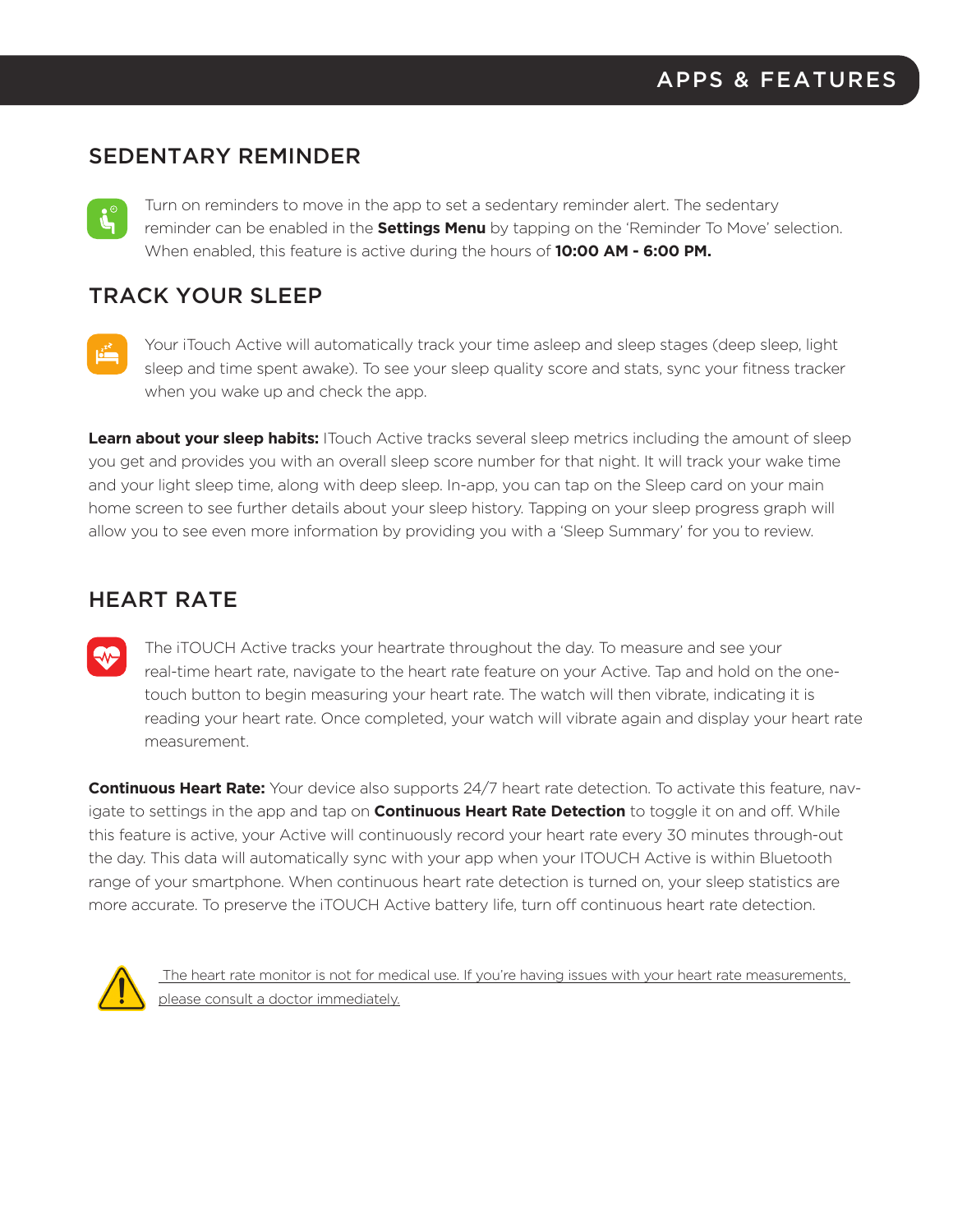## FITNESS AND EXERCISE (MULTI-SPORTS MODE)

Track specific exercises, such as running, hiking, football, basketball, and more with your iTOUCH Active. Your iTOUCH Active is equipped with 4 sports modes and 4 workout modes. Each exercise tracks specific details such as steps, total time, average heart rate, calories and etc.

Sports Modes Included:

Workout Modes Included:





#### **Some Helpful Tips:**

• In order for data to be saved, the workout/sport you do must be done actively for at least 3 minutes. Once you begin a sports mode, the exercise on the watch will show the data points being collected by the workout/sports mode being performed. If you tap on the one-touch button during the mode, you will see the '**PAUSE**' screen and if you tap on the one-touch button again, you'll see the '**STOP**' screen. Tapping on the one-touch button again will take you back to the main screen for the mode being performed.

• You can perform the sport either near your smartphone or away/not connected to your smartphone. Once the device comes back into Bluetooth Range of your smartphone, it will automatically sync with the app and the mode will appear on your home/dashboard screen in app.

• Sports modes should be done one at a time and after stopping one mode, ensure that the data is synced to the app first. Then start your second sports mode. Doing multiple modes at once, without syncing to the app will cause data you have acquired to be lost.

• If your activity time is too short, the watch will show you a message about this. Activities not performed for at least 3 minutes won't be saved to the app/watch.

You can view all of the sports and workout modes you have done for the day as well as the calories burned doing each activity within the Calories card found on the main home page of the iTOUCH Wearables App.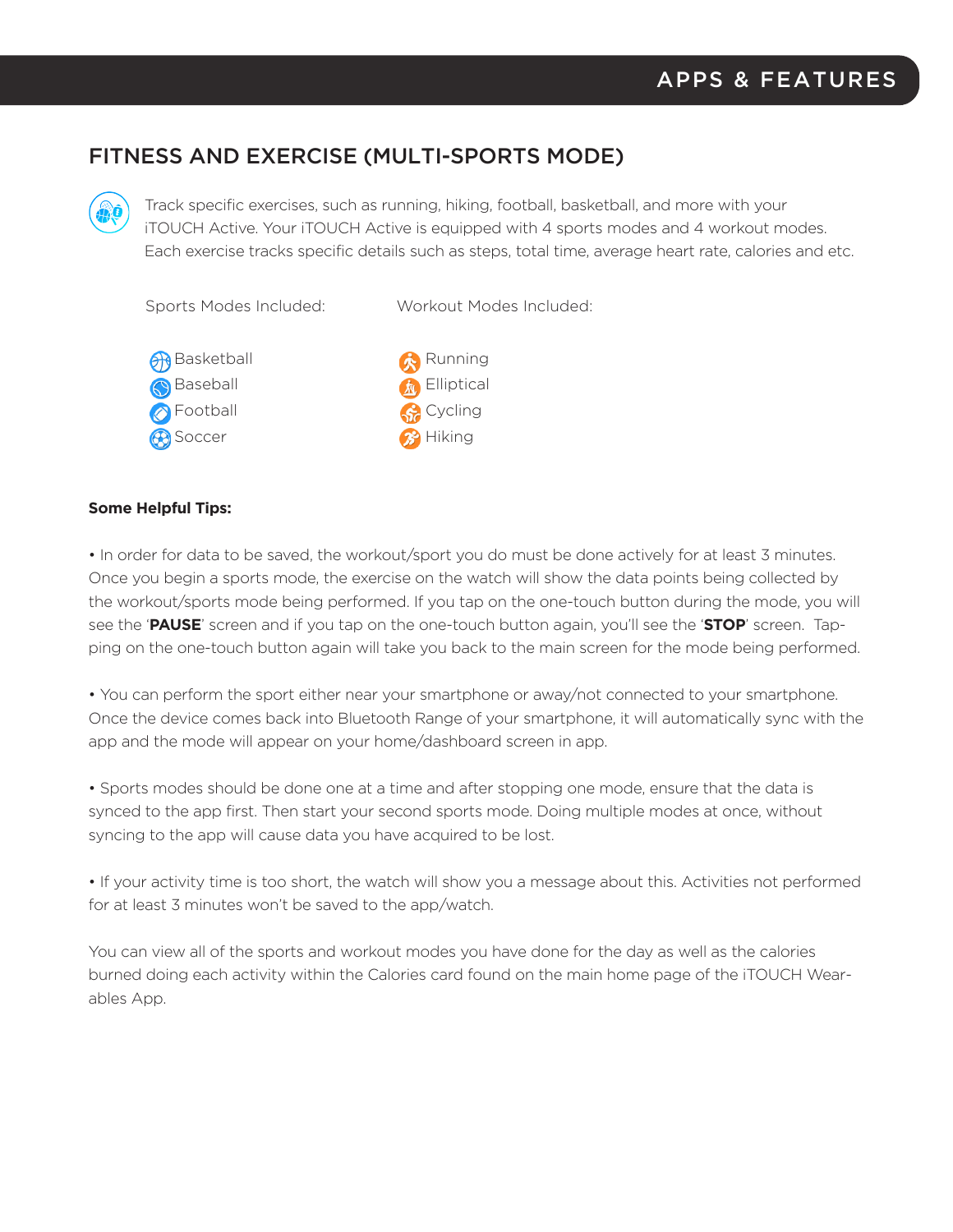#### CONNECTED GPS

For complete workout stats, recap, route and pace information, make sure to use your smartphone's connected GPS. Review your exercise history via the ITOUCH Wearables App.

Note: The Connected GPS feature on the ITouch Active works with the GPS sensors on your nearby smartphone.

To use Connected GPS from the main home page of the app, tap on the 'Menu' icon and select Running Mode. A new screen will appear with a start button will appear (iOS users – You may be asked for location permissions here – Please tap 'Allow While Using App' to proceed forward). Tap Start to begin tracking. Connected GPS mode will be enabled until you pause or completely stop it. This screen will showcase your heart rate and calories burned. You will have an option to toggle between this screen and an actual live map of your route. Once completed, you can view your distance traveled and check previous records of your routes.

#### FITNESS TRACKER FEATURES

- **MUSIC REMOTE:** To remotely control music from your Active, tap on the once touch button to navigate to the music feature on the ITOUCH Active. Tap and hold the one-touch button to enter the music feature on your device. The music remote allows you to play/pause, skip forward, or skip to previous music from your music apps. Your ITOUCH Active is compatible with various applications such as Apple Music, Spotify, and Pandora. However, it may not support other third party applications.
- **CAMERA REMOTE:** To snap photos using your ITOUCH Active, tap on the one-touch button to  $^{\circ}\!\!\circ$   $\!$ navigate to the camera remote function. With the app open, navigate to the settings page and tap Camera Remote. This will launch the built in app camera (iOS Users: Tapping on Camera Remote will advise you to open up your native camera to take pictures with your watch). To take a picture, tap and hold the one-touch button on the Camera Remote icon on your iTouch Active fitness tracker or shake your wrist and your phone will take a picture.

## ADDITIONAL FEATURES

From the home screen in app, tap on the 'Menu' icon and tap '**Settings**' to view more features available for your Fitness tracker. Learn more below.

**WEATHER:** Once your fitness tracker is fully paired to the app, open the ITOUCH Wearables App. Navigate to the settings page, scroll down and tap on 'Weather'. Your location should be automatically found or you can enter your location information in manually. Once done, instantly the watch will update with the latest weather readings. From the Weather screen on your smartwatch, you can tap and hold the one-touch button to view weather data for the next day. Your Active shows the weather forecast for the current day and the next day, it also updates hourly (as long as you are connected with the app). You can also change the units of measurement for temperature here as well.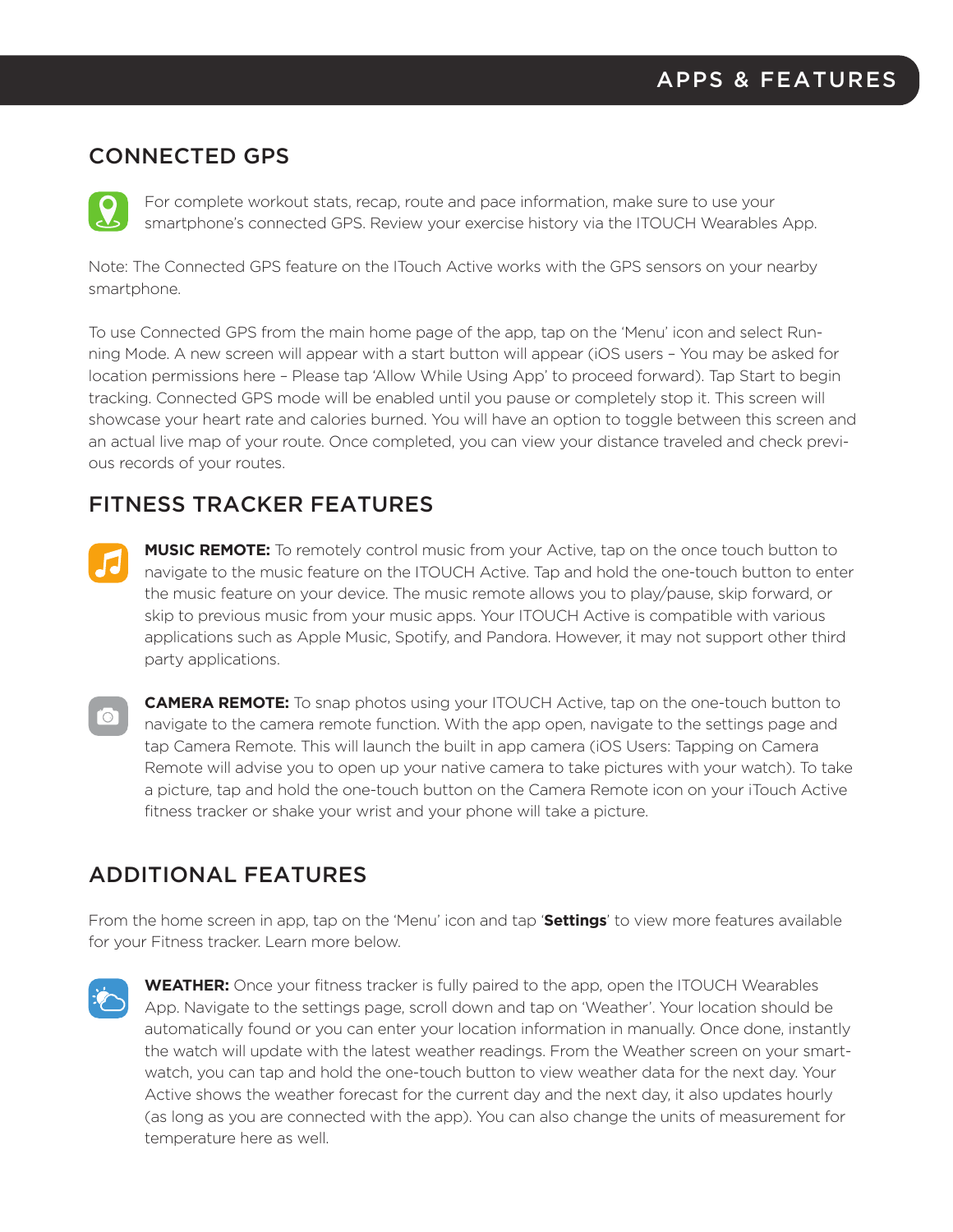## ADDITIONAL FEATURES



The weather information is updated every two hours. If your device cannot update the weather during this timeframe, it will show no information.

This normally will only happen if your phone and device aren't connected. If you do run into this issue, connecting your device to your phone again will fix it.

**\*Note For Android Users\*** When you fully connect to this device, you may see the weather as incorrect or not matching what you see from the forecast you're observing. This is due to Android now preventing some information to be sent from your phone to the actual watch. To fix this so the weather shows correctly, please be sure to follow the steps above. Once done, your weather will ALWAYS update to the correct information (you only have to do this for the first time you connect your device to the app).



**FIND DEVICE:** Tap **Find Device** under Settings to vibrate your ITouch Active when paired with the app.

**LANGUAGE:** Tap **Language** under Settings to change the language on your fitness tracker. Choose from a variety of languages.

**DO NOT DISTURB:** Tap **Do Not Disturb** under settings in app and set a time period to prevent your Active from receiving all notifications (other than alarms). Once active, it takes 3-5 minutes to begin working.

**TIME FORMAT:** Tap on **Time Formats** under Settings to select between 12 and 24 hour format.

**UNIT FORMAT:** Tap **Units** under Settings to change the units of measurement reflected on your Smartwatch and/or app. Choose between the metric and imperial systems of measurement for your watch. You can choose other units that you can see in app within this section as well.



**HYDRATION REMINDER:** Tap on **Hydration Reminder** to activate this feature. Once active, you will receive reminders to stay hydrated during the day. In app, you can set your start and end times as well as how frequent you would like to be reminded.



**HYGIENE ASSISTANT:** Tap on **Hygiene Assistant** to activate this feature. Once active, you will receive reminders to wash your hands during the day. In app, you can set your start and end times as well as how frequent you would like to be reminded.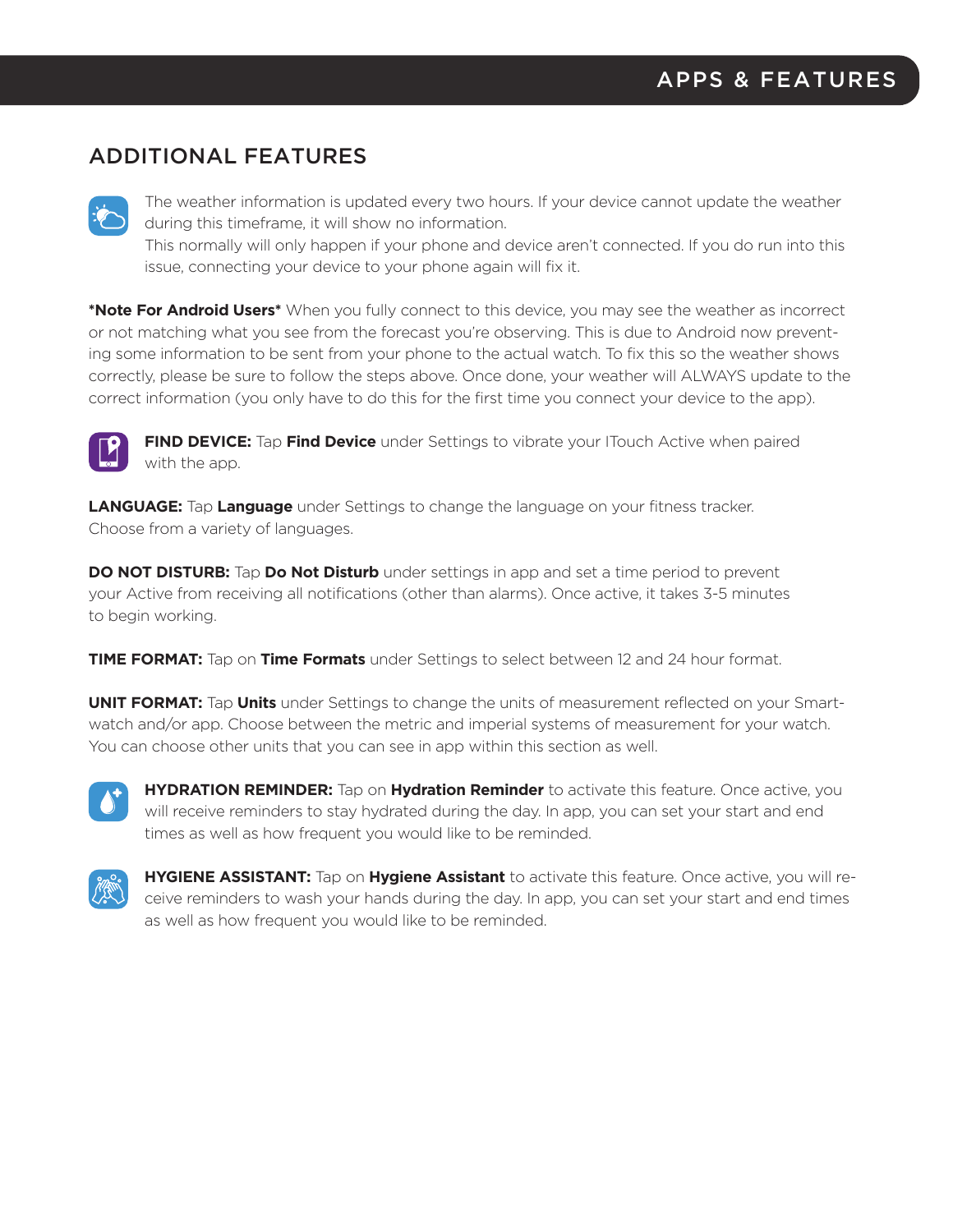# UPDATE, RESTART, AND ERASE

**Update Fitness Tracker Firmware** If there is a new firmware update available for your ITOUCH Active Fitness Tracker, you will receive a pop-up notification to download it within the ITOUCH Wearables App. If you do not receive said notification, tap the 'Menu' icon and then select settings. Scroll down to Update Firmware where you will see a red dot on the Update Firmware tab, signifying that an update is available. Tap the Update button to begin updating your ITOUCH Active. Be sure that your fitness tracker remains within Bluetooth range of your phone while updating. Once your update is completed, your watch will automatically restart.

**Restart Your Active**: If you can't sync your ITOUCH Active, or if you have trouble with connected GPS or tracking stats, you can restart your Active from your wrist. On your iTouch Active, tap on the one-touch button until you get to the settings icon and tap and hold the one-touch button to enter this section. Tap on the one-touch button to navigate to the Power Off icon. Tap and hold the on the one-touch button to power off your device. Allow your device a few minutes to fully shut down. Then tap and hold the one-touch button on your device for 3-5 seconds to turn it back on to complete your restart.

**Reset Your Active:** If you are still having issues with ITOUCH Active syncing data, with connected GPS, or etc a reset may help fix your issues. You can reset your device on the iTouch Active device. On your iTouch Active, tap on the one-touch button until you get to the settings icon and tap and hold the one-touch button to enter this section. Tap on the one-touch button to navigate to the Reset icon. Tap and hold the on the one-touch button to reset your device.

# WEAR AND CARE

All iTouch Wearable products are meant to be worn all day and night, so it's important to follow a few simple guidelines as you wear and care for your device.

To keep your band clean and your skin happy, we recommend the following tips:

- Clean your band and wrist regularly especially after intense workouts or sweating.
- Rinse the band with water or wipe it with a small amount of rubbing alcohol. Do NOT use hand soap, dish soap, hand sanitizer, cleaning wipes or household cleaners, which could get trapped beneath the band and irritate your skin.
- Always pat dry the band before putting it back on



Note: Although the ITOUCH Active is IP67 water resistant, it is not IP68 waterproof which means you should not submerge your Active in water deeper than one meter for longer than 30 minutes. We advise not to swim with your device. However, your ITOUCH S Active can withstand many splashes, rain, and daily activities such as washing dishes. If your Active gets wet, we advise you to remove it until dry. It is not good for your skin to wear a wet band for long periods of time.

**IMPORTANT TIPS:** If you have allergies, asthma, or eczema, you may be more likely to experience a skin irritation or allergy from a wearable device. If you start to experience skin irritation or redness on your wrist, remove your device. Contact a dermatologist if symptoms persist longer than 2-3 days of not using your wearable device.